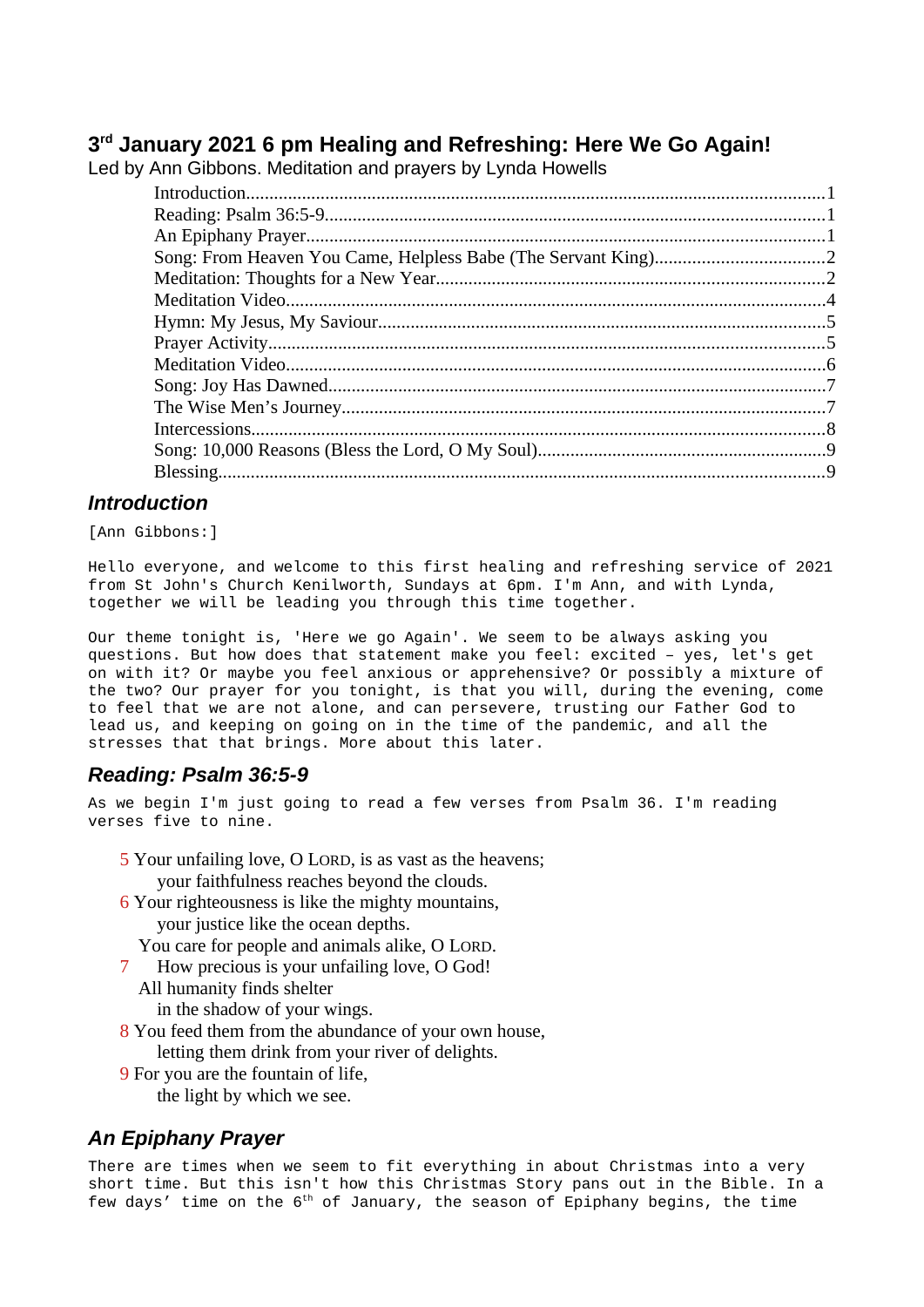when the Magi ended their journey, following the star that guided them to Bethlehem. Lynda will be reading more about this later.

We begin with a prayer taken from an old hymn that fits with the Epiphany. So let's pray.

Jesus, good above all other, Gentle child of gentle mother, In a stable born our brother, Give us grace to persevere. Amen.

## <span id="page-1-1"></span>*Song: From Heaven You Came, Helpless Babe (The Servant King)*

Lynda will bring her meditation to us, and this will be followed by a time of reflection. But first we sing *From Heaven You Came, Helpless Babe, the Servant King*.

1. From Heaven you came helpless Babe Entered our world, Your glory veiled Not to be served but to serve And give Your life that we might live

*Chorus:*

This is our God, The Servant King He calls us now to follow Him To bring our lives as a daily offering Of worship to The Servant King

2. There in the garden of tears My heavy load He chose to bear His heart with sorrow was torn 'Yet not My will but Yours,' He said

*Chorus*

3. Come see His hands and His feet The scars that speak of sacrifice Hands that flung stars into space To cruel nails surrendered

*Chorus*

4. So let us learn how to serve And in our lives enthrone Him Each other's needs to prefer For it is Christ we're serving

*Chorus x 2*

### <span id="page-1-0"></span>*Meditation: Thoughts for a New Year*

[Lynda:] Thoughts for a New Year. Here we go again!

Dear Heavenly Father. I'm writing to You. I don't really know how to put this. What to say, how to write it? We are the start of a new year. Whilst this is supposed to be a positive time, bringing with it good intentions, but in the grand scheme of things, I'm really not sure. 2020 seem to be lost in the fog of COVID-19, lockdown, isolation, fear, loss, loss of human contact, no hugs, no kisses. Fist-pumping, not the same as the human touch, and yet it has to be done. And it still goes on. Discussions about the weather have been overtaken by, "What tier are you in?" Where do we go from here? Can we plan or dare to dream of a return to some form of normality if we can remember what that is? Shall we try? Another new year, bringing with it good intentions.

Father, I'm sure I'm speaking for all of us in one way or another. Here we go again. New Year's resolutions are old ones disguised in a different way.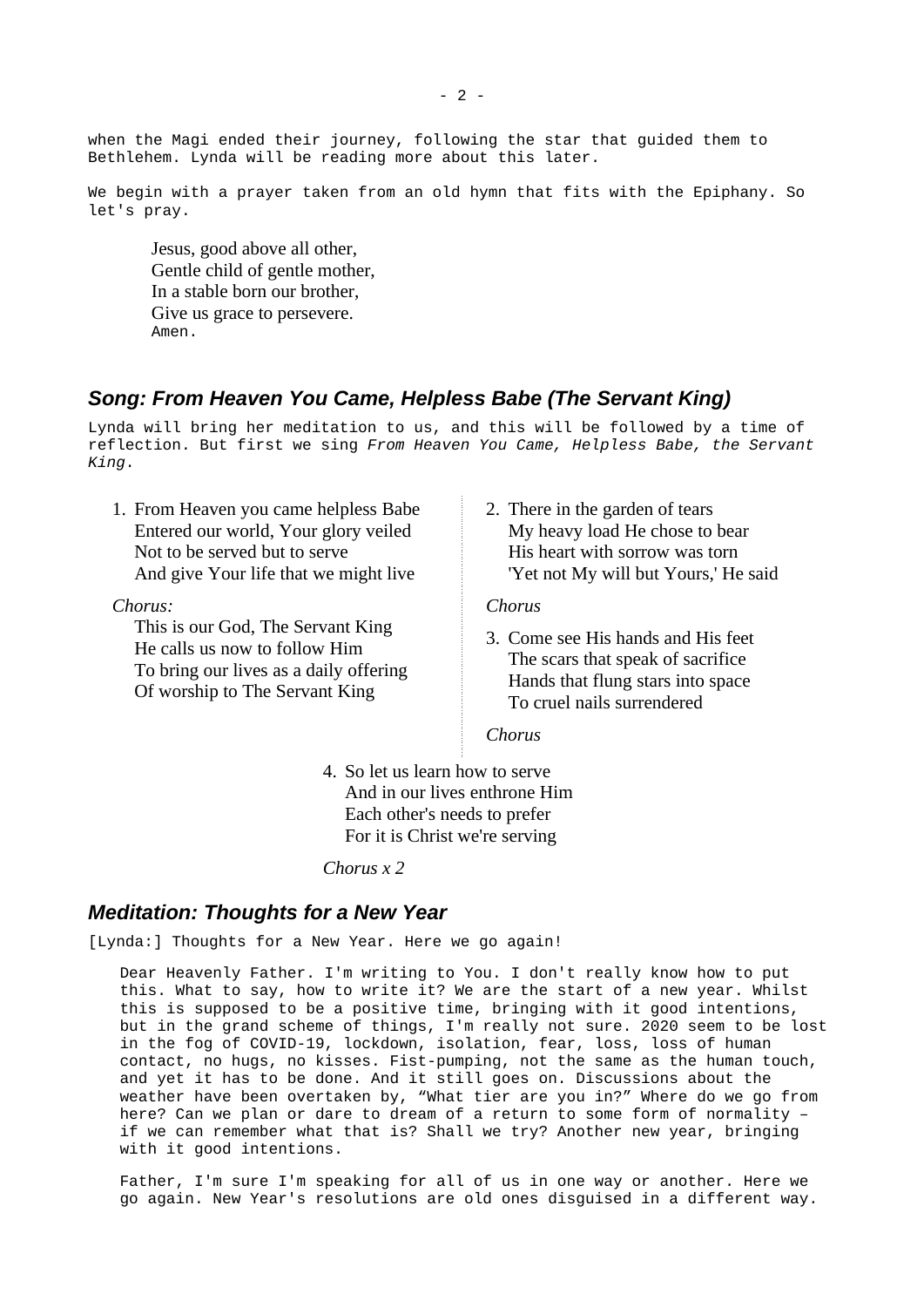I will lose weight, get fit, be organised. Oh, yes, probably should be the first resolution, be disciplined with regard to my quiet times with You, Father, resolve to put You first, to thank You for Your love for me. Oh, it's so easy to write these words down, and even say them out loud, but I'm missing the point somewhere. These thoughts and musings are all about me. I will, I must, I should. But Lord, I can't. Oh yes, I will start off with good intentions, but I know that when I wander off, or go wrong, the quiet voice will accuse me, "That's it. You're a failure, useless." Then I stop. I wait. I listen. Your gentle voice breaks through into my thoughts. I pick up Your precious Holy Word. It's all there, written down for me, You, Your promises. Your unending love, You who never gives up on me, on you, even when we give up on ourselves. My resolutions are all about me. I will, I must. Where are You in these? Will I never learn? My first commitment and resolution should be to look to You first, include You in my plans, from the start, and ask You to help me.

Yes, You have blessed me with a free will to make my own choices and decisions. But as a parent guides a child, I really need Your guidance, Your strength. That still, small voice which speaks to me gently. It's up to me. Do I listen, or ignore You? My choice. Who are You, Lord? Who are You? Do I know You, really know You? Do I at times merely pay lip service to You? Or do I in my heart truly believe You are my Saviour, the One who died for me, who paid off my debt of sin and set me free, free to live under the shelter of Your love? Even when things go wrong, You're always there to guide me, to put me right. Sometimes suddenly, or sometimes quietly, realisation comes and I can say, "Yes, Lord, I do know You, really know You." At the risk of boring You and myself, Father, I repeat, it's like this. But it's a new year, in the terms of our calendar. And yes, here we go again, full of good intentions.

Our beloved Father, as we enter into this new year, some of us with the force and energy of a violent wind, strong, full of good intentions, others tottering along with unsteady steps, just like a toddler learning to walk. The one good intention, a new year resolution we can all choose to make, is to follow You. You are not to be used as an ATM machine, there just to give us what we asked for or demand. You are our loving Parent, our Heavenly Father, who knows what is best for us, and will always answer our prayers in the best possible way, for You and for us. You need us, though, to come to You as children, trusting You and loving You. Heavenly Father, we can choose to say yes, yes to You to guide us, day by day. Small steps to walk the path You show us, day by day, under Your grace and mercy, praying for the fruit of the Holy Spirit to be born anew in us, precious Lord, that we may shine as a message of hope and guidance, as a star in the east shone and guided the wise men to worship Jesus in that stable. Amidst the confusion of not really sure where this year will take us, we are reminded of Your words in Jeremiah 29, verse 11.

'I know the plans I have for you,' declares the LORD, 'plans to prosper you and not to harm you, plans to give you hope and a future.'

We have a gracious God who has given us freedom of choice. Will you choose to put your trust in your heavenly Father, live your lives with Jesus at the centre? Will you trust him to maybe take you on a different path this year?

Dare to change your plans, your path. Be bold in the name of the Lord, to step out to live your life to the full, without fear. Remember His promise for each one of us in Jeremiah and make it your own.

We kneel to adore You and worship You, our Saviour, and to serve You, where You send us. So happy and blessed 2021, whatever it brings, knowing that we are all safe in the shadow of His wings. Amen.

And now there'll be a time of reflection.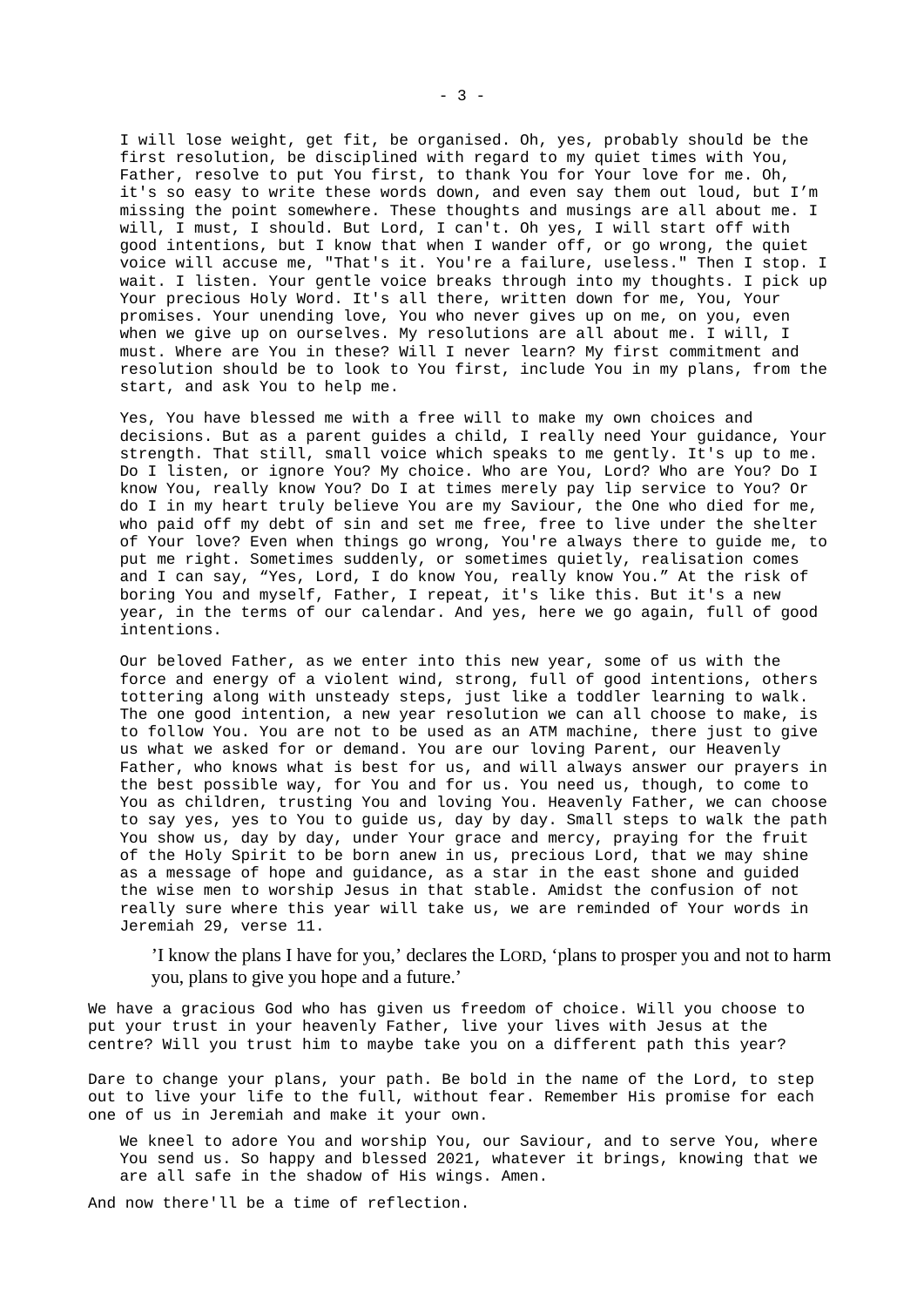# <span id="page-3-0"></span>*Meditation Video*





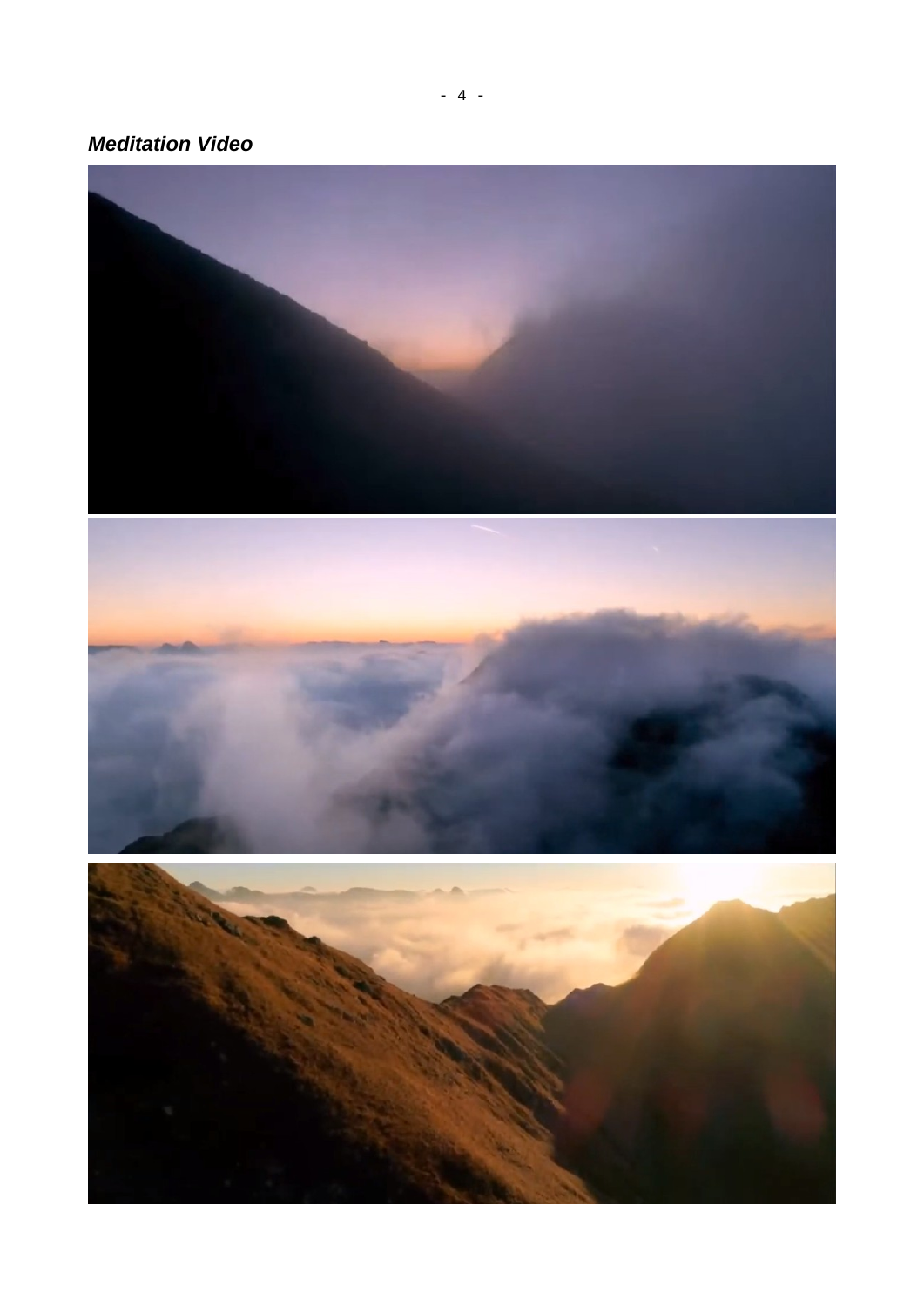# <span id="page-4-1"></span>*Hymn: My Jesus, My Saviour (Shout to the Lord)*

- 1. My Jesus, my Saviour Lord there is none like You All of my days I want to praise The wonders of Your mighty love
- 2. My comfort, my shelter Tower of refuge and strength Let every breath, all that I am Never cease to worship You

#### *Chorus:*

Shout to the Lord all the Earth, let us sing Power and majesty, praise to the King Mountains bow down and the seas will roar At the sound of Your name I sing for joy at the work of Your hand Forever I'll love You, forever I'll stand Nothing compares to the promise I have In You

*Repeat verses 1 & 2 and chorus, then repeat chorus again*

## <span id="page-4-0"></span>*Prayer Activity*

#### [Ann:]

I think I've mentioned before, usually when our services are in the church building, we have a prayer activity. And we thought we would try one tonight.

In 2019, December, the first Sunday of Advent, we spent time building a crib, to prepare a welcome, which reminded us that Jesus came from the glory of Heaven to be born in very humble surroundings. And also, that we were putting Christ in first in all we do. We then put strips of cloth, similar to these. And we each laid them across the crib, and formed a lining.



Actually the woven strips became quite firm and strong enough to hold a baby. It was quite difficult to take apart when I'd started, and sometimes I wished I hadn't, but then maybe we wouldn't have been able to move on as Jesus had to.

After the Magi had been with their gifts, they were told to, in a dream, not to go back the way they had come, and not to return to Herod. And also Joseph had a dream, to take Mary and the baby Jesus, and flee to Egypt, effectively becoming refugees.



So we still have the cradle. Its use is finished with, with maybe a few strips of cloth left in their haste to escape.

Our church calendar gives us continuity: Advent, Christmas, Epiphany, Candlemas to end the Christmas season, before we start the time of Lent, and Easter, thinking of the Cross and of the Stone that was moved away from the tomb at the resurrection of Christ, giving us promise and hope.

The cradle is here. We would like you to write on your piece of paper that you have, your hopes and dreams, your resolutions, or thoughts of how you want to put Christ first, to persevere, keeping on going on with the promise that He is with you, rekindling ourselves, rededicating ourselves to Father, Son and Holy Spirit again. You choose what you would like to write. And then imagine yourself placing your paper in the cradle, once again welcoming Jesus into your everyday, putting Christ first in all we do. There will be some music playing whilst we are doing this, or if you would rather just sit quietly, then that's fine to do that. The end of the video will signal that the end of the prayer time.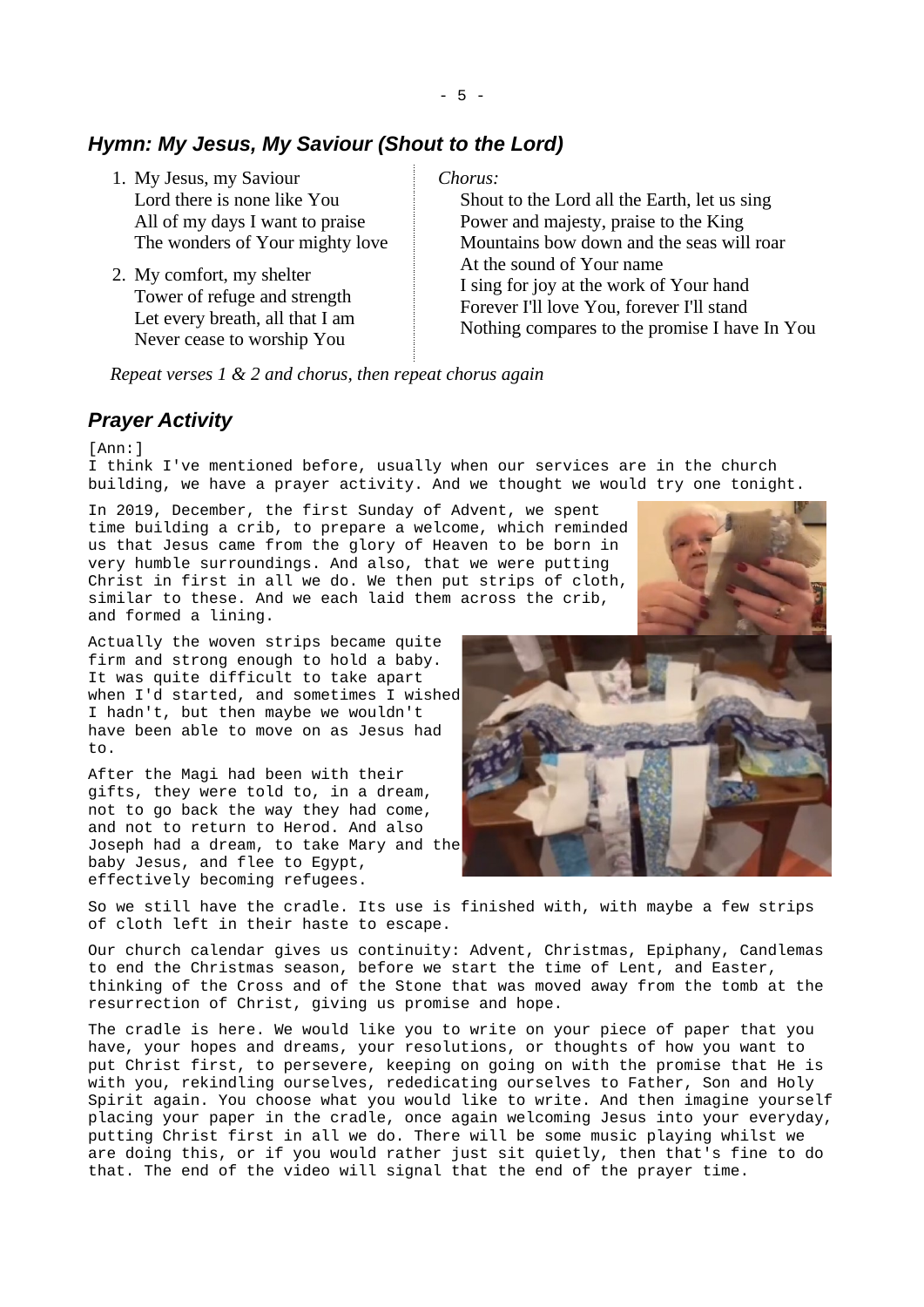<span id="page-5-0"></span>

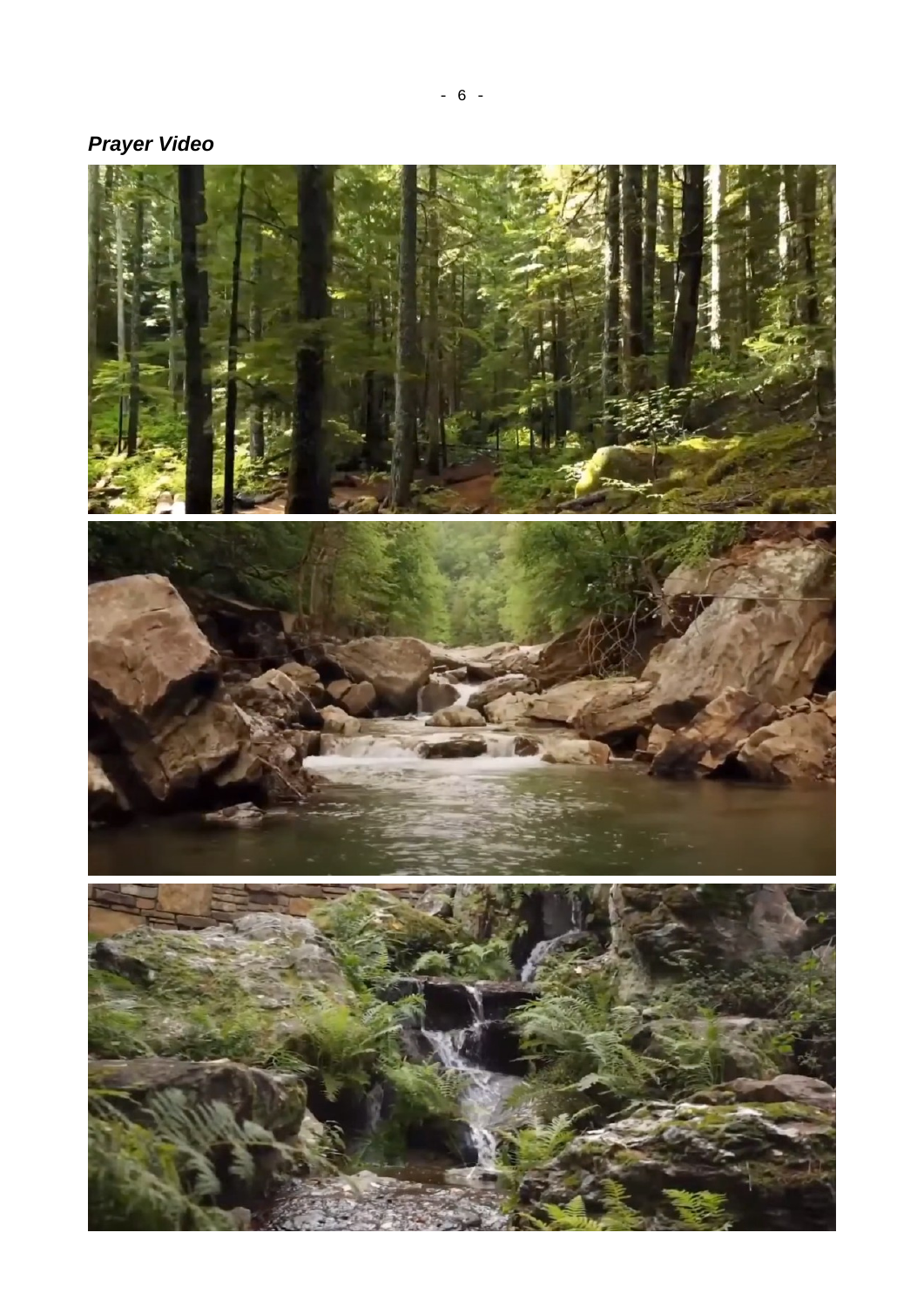We hope you found that time useful. Let's pray over our words.

Lord Jesus, thank You for the words we have written, and the thoughts that are still buzzing around in our minds, maybe to write later. We give them to You Lord, to Your praise and glory. Amen.

### <span id="page-6-1"></span>*Song: Joy Has Dawned*

- 1. Joy has dawned upon the world Promised from creation God's salvation now unfurled Hope for every nation Not with fanfares from above Not with scenes of glory But a humble gift of love Jesus born of Mary
- 2. Sounds of wonder fill the sky With the songs of angels As the mighty Prince of Life Shelters in a stable Hands that set each star in place Shaped the earth in darkness Cling now to a mother's breast Vulnerable and helpless
- 3. Shepherds bow before the Lamb Gazing at the glory Gifts of men from distant lands Prophesy the story Gold – a King is born today Incense – God is with us Myrrh – His death will make a way And by His blood He'll win us
- 4. Son of Adam Son of heaven Given as a ransom Reconciling God and man Christ, our mighty Champion What a Saviour! what a Friend! What a glorious mystery! Once a babe in Bethlehem Now the Lord of history

Gloria in excelsis Deo Gloria in excelsis Deo

Come to Bethlehem and see He whose birth the angels sing Come adore on bended knee Christ the Lord the newborn King

Gloria in excelsis Deo Gloria in excelsis Deo

## <span id="page-6-0"></span>*The Wise Men's Journey*

This is taken from the book, *Cloth for the Cradle* by the Wild Goose Worship  $Group<sup>1</sup>$  $Group<sup>1</sup>$  $Group<sup>1</sup>$ .

Wise man: There will be no camels. We are going on horseback, at least for some of the way. And we won't arrive there a few hours after everyone else. It will be weeks, perhaps, or months. We are not in a hurry. This is not the way we work. We are not Europeans. We will discuss the phenomenon, the star. And if it does not go away, and if we still feel curious, we will travel. We will look in the wrong place, yes, I admit that. Because wise men, potentates, intellectuals, call us what you like, we're not infallible. We expect a new power to emerge from the side of the old one. We expect the destination we seek to resemble what our common sense deduces. We will be upset, angry even, to find that Herod is ignorant. And that his living space is not the birthplace. We will find it hard and intellectually demeaning to bow this knee to the son of refugees. And all this, all this upset will be compounded, when it comes to journeying back, and we discover, we have to go home a different way. This is the trouble with God. He does not let you leave as you come.

<span id="page-6-2"></span><sup>1</sup> ISBN 9781901557015<https://www.ionabooks.com/product/cloth-for-the-cradle/>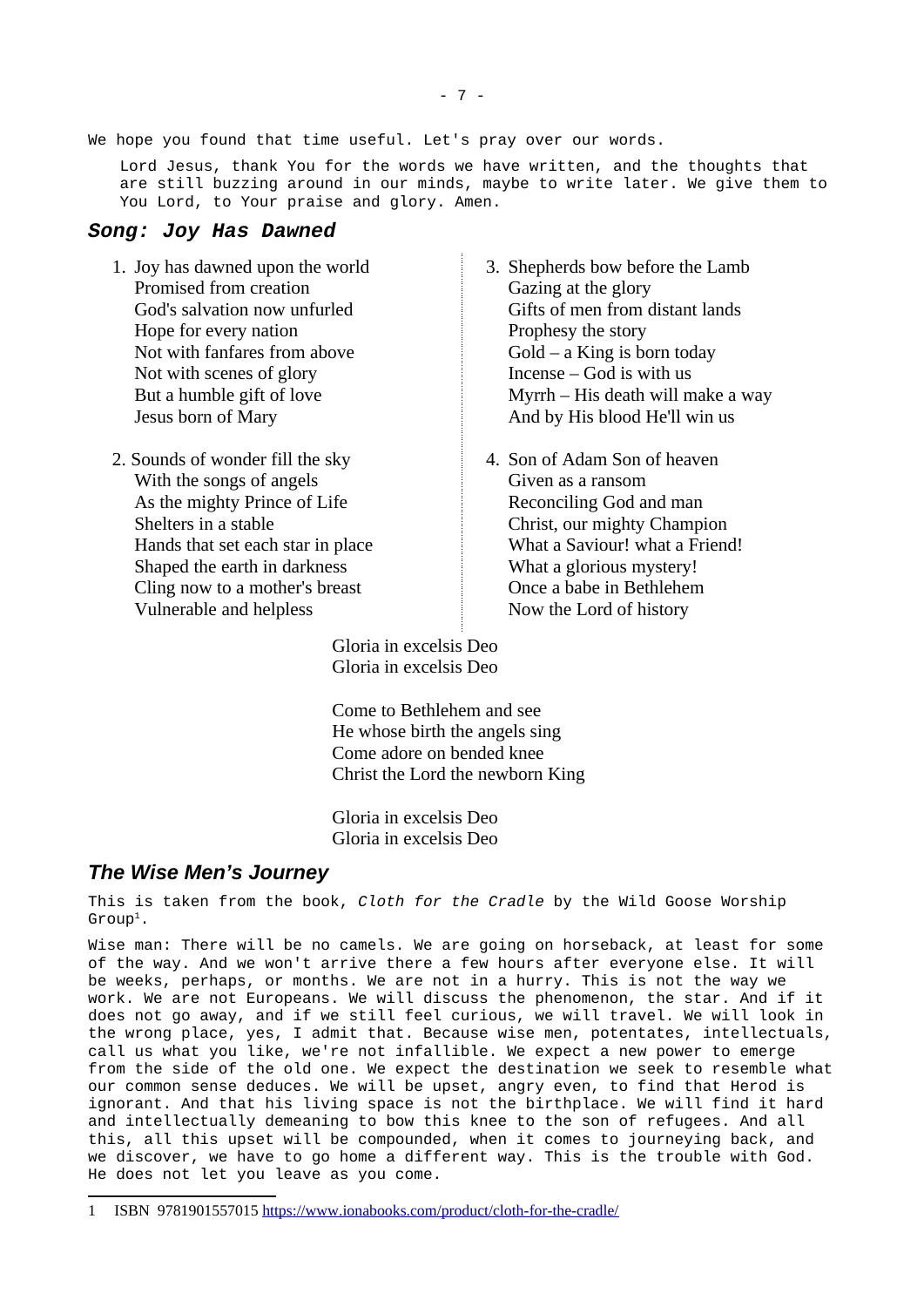He sends you back stripped of your presumptions, making for home by another way.

#### <span id="page-7-0"></span>*Intercessions*

[Lynda:]

We'll now have our prayer time. And as I've said to you before. normally at our healing and refreshing services in church, Ann and I often pray with anyone in need of personal prayer. And as this cannot happen at the moment, there will be an opportunity for you in this prayer time to ask your Heavenly Father for help, whatever you need. Just tell Him one-to-one, what's on your mind.

Father God, we bring our prayers to You now. Help us to truly believe that You listen to us. You hear us. You will never turn Your back on us.

We thank You for the hope we have with another vaccine being rolled out. But there are still so many people suffering with and because of the coronavirus. Lord, into the darkness in our lives, please shine Your light of peace, joy and hope. Amen.

As we start a new year, we start a different relationship with Europe. Many will be worried for lots of reasons, how we trade, how people could still come here to work, and travel generally. Whatever our worries or concerns about the future, Lord, into the darkness, please shine Your light of love, joy, and peace and hope. Amen.

The pandemic is causing so much pain, anxiety, grief and worry, which is felt especially by our NHS workers, our teachers, and all the caring professions. Lord, into their darkness, please shine Your light of love, joy, peace, and hope. Amen.

So many people are living with uncertainty, how to pay the bills, employment issues, caring for the children's educational needs at home. How will we, how will they cope? Lord, into their darkness, please shine Your light of love, joy, peace and hope. Amen.

Many people are living in isolation and struggling with the loss of human contact, many stuck in flats and apartments, small places, Lord, into their darkness, please shine Your light of love, joy, peace, comfort and hope. Amen.

For refugees and all fleeing their homelands to find safety and a better way of living, Lord, into their darkness, please shine Your light of love, joy, peace and hope. Amen.

For world leaders, that they would set aside personal agendas, and come together to work for the good of the people they serve, Lord into their darkness, please shine Your light of love, hope and compassion. Amen.

There will now be a moment's quiet for you to talk to your Heavenly Father and to tell Him whatever's on your hearts.

Ann and I pray for you all watching this service, that you will be refreshed and renewed. Lord, into any darkness there may be in our lives, please shine Your light of love, joy, peace and hope, and fill us afresh with courage and wisdom, whatever the future brings.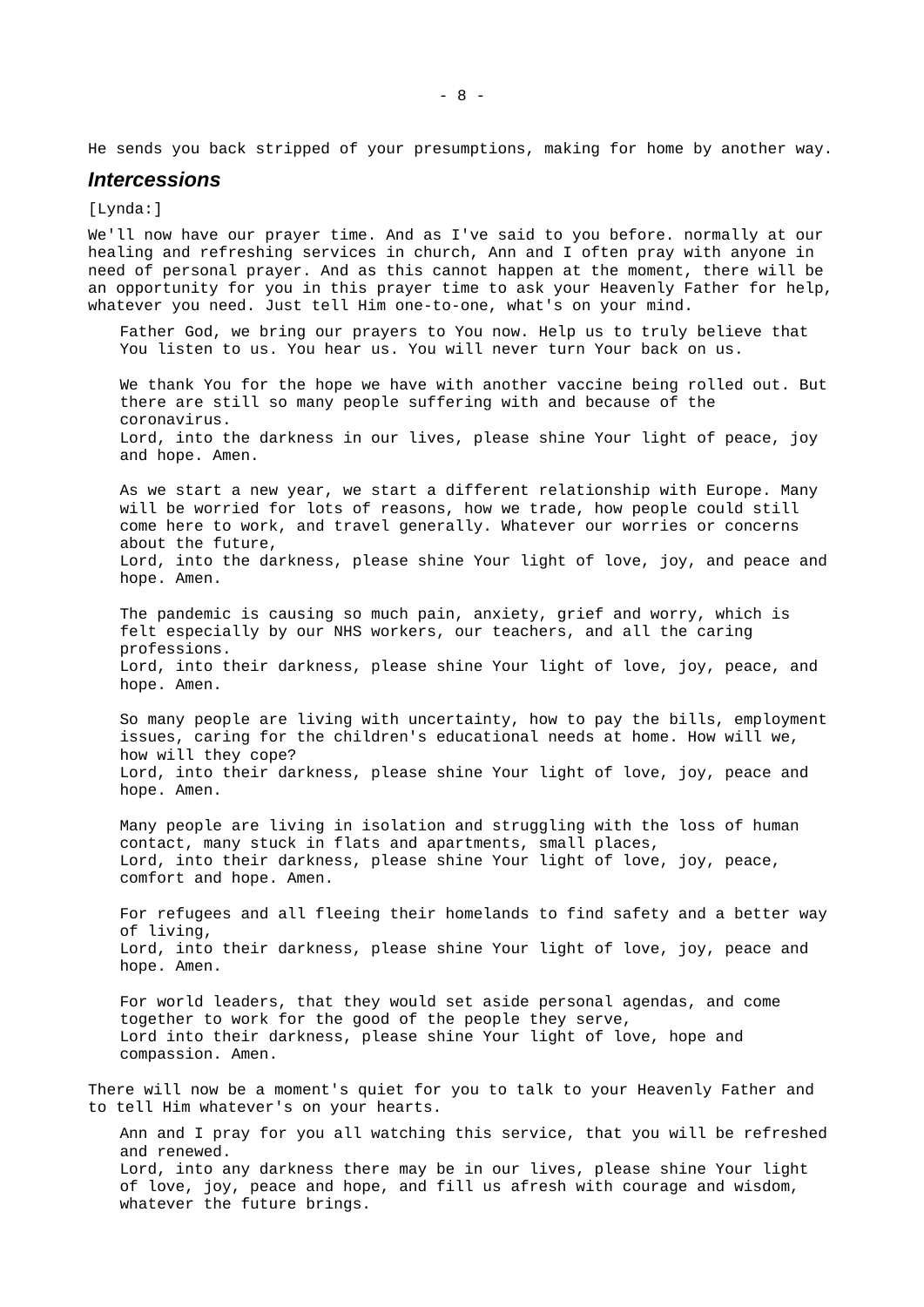We thank You, Father that as the sun rising and setting day by day is constant, so Your love and care for each one of us is constant and never changes. Amen.

# <span id="page-8-1"></span>*Song: 10,000 Reasons (Bless the Lord, O My Soul)*

| Chorus:                            | 2. You're rich in love            |
|------------------------------------|-----------------------------------|
| Bless The Lord, O my soul,         | And You're slow to anger;         |
| O my soul,                         | Your name is great                |
| Worship His holy name;             | And Your heart is kind.           |
| Sing like never before,            | For all Your goodness             |
| O my soul,                         | I will keep on singing            |
| I'll worship Your holy name.       | Ten thousand reasons              |
|                                    | For my heart to find.             |
| 1. The sun comes up,               |                                   |
| It's a new day dawning;            | Chorus                            |
| It's time to sing Your song again. |                                   |
| Whatever may pass                  | 3. And on that day                |
| And whatever lies before me        | When my strength is failing,      |
| Let me be singing                  | The end draws near                |
| When the evening comes.            | And my time has come,             |
|                                    | Still my soul will                |
| Chorus                             | Sing Your praise unending         |
|                                    | Ten thousand years                |
|                                    | And then forevermore              |
|                                    |                                   |
|                                    | Chorus $x$ 2                      |
|                                    | Yes, I'll worship Your holy name. |
|                                    |                                   |

## <span id="page-8-0"></span>*Blessing*

[Ann:]

To end I'm going to say the last verse of the hymn that we read earlier, as a blessing.

Lord, I'll worship Your holy name.

Lord, in all our doings guide us; Pride and hate shall never divide us; We'll go on with Thee beside us, And with joy we'll persevere. Amen.

Shall we say the Grace together?

**The grace of our Lord Jesus Christ, and the love of God, and the fellowship of the Holy Spirit be with us all and those who we love, now, and forevermore. Amen.**